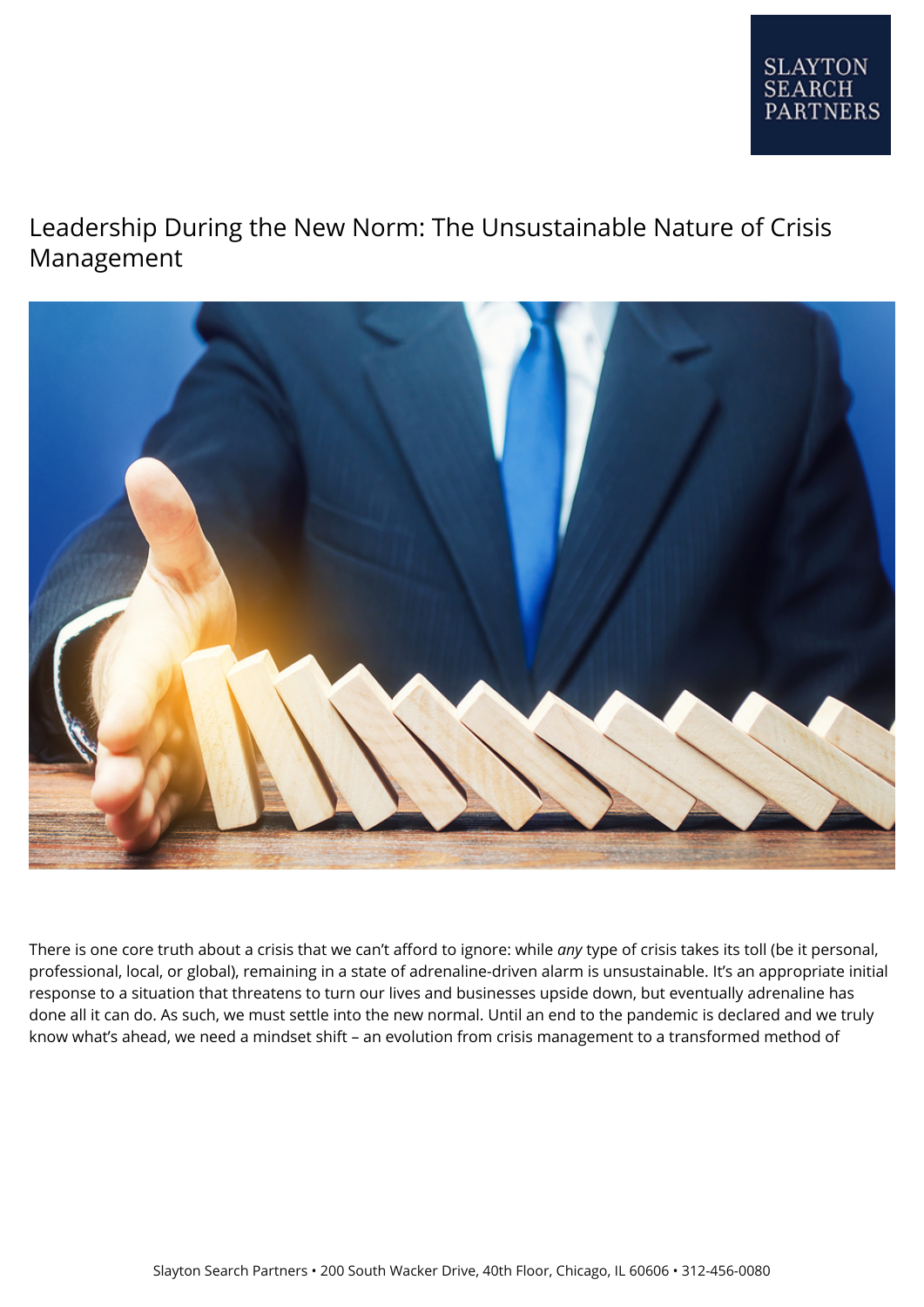productivity.

Over the last several weeks of the COVID-19 pandemic, we've seen leaders effectively launch crisis management tactics, triaging their organizational game plans at impressive speed. Events and travel were promptly canceled. Remote work was kicked into gear. Non-remote facilities were met with new standard operating procedures. In the worst cases, furloughs and layoffs were the only option. There has been an overwhelming temptation to panic in the face of shortages and uncertainty – it has been a struggle to stay informed while making quick decisions about what is best for business, employees, and customers.

But just as a firefighter's job is to get a fire under control, stay alert until the flames are out, and then depart, it is clear that crisis management is not a long-term job. We must accept our position in the strange middle ground between putting out fires and starting to rebuild. The ashes are still hot, so to speak, and as such, there is a fine balance between safety and productivity. Employees need genuine support – not only in terms of workplace productivity but also emotional and mental wellbeing. If your workforce has transitioned to a remote work environment – the first move in your crisis management plan – now is the time to establish it as a new norm and assess how people are coping with it. How is your company culture being sustained despite this change? Are channels of communication effective? Is leadership still accessible? How are appreciation, recognition, camaraderie, and social connectivity being maintained? What does it look like if an employee falls sick or is struggling to balance work with child care?

Consumer expectations and preferences have likewise shifted, impacting how we brand and deliver our products and services. Initial crisis management efforts included "how we're responding to COVID-19" emails, new store hours, social distancing policies, new delivery and pick-up options, and more. Many companies pushed 'pause' on advertising campaigns and shifted their marketing efforts accordingly. Customers have become more cautious. They have seen brands become more empathetic. They have felt the direct impact of excess demand and struggling supply chains. Until the smoke clears and the way forward really becomes clear, leaders must find a balance between the customer experience and their unique business interests.

These are big questions without simple answers. Ultimately, the toll of the pandemic on your business may have less to do with the virus itself and more to do with the response and attitude of your leadership. Crisis management has had its place, but we do not have infinite energy to focus on what has been lost. What *is* clear is that we need leaders who are flexible, creative, strategic, and empathetic, who can establish a firm foundation in this uncertain time.

## **Related Articles**

[Now Is the Time for Leaders to Focus Post-COVID](https://www.slaytonsearch.com/2020/04/now-is-the-time-for-leaders-to-focus-post-covid/)